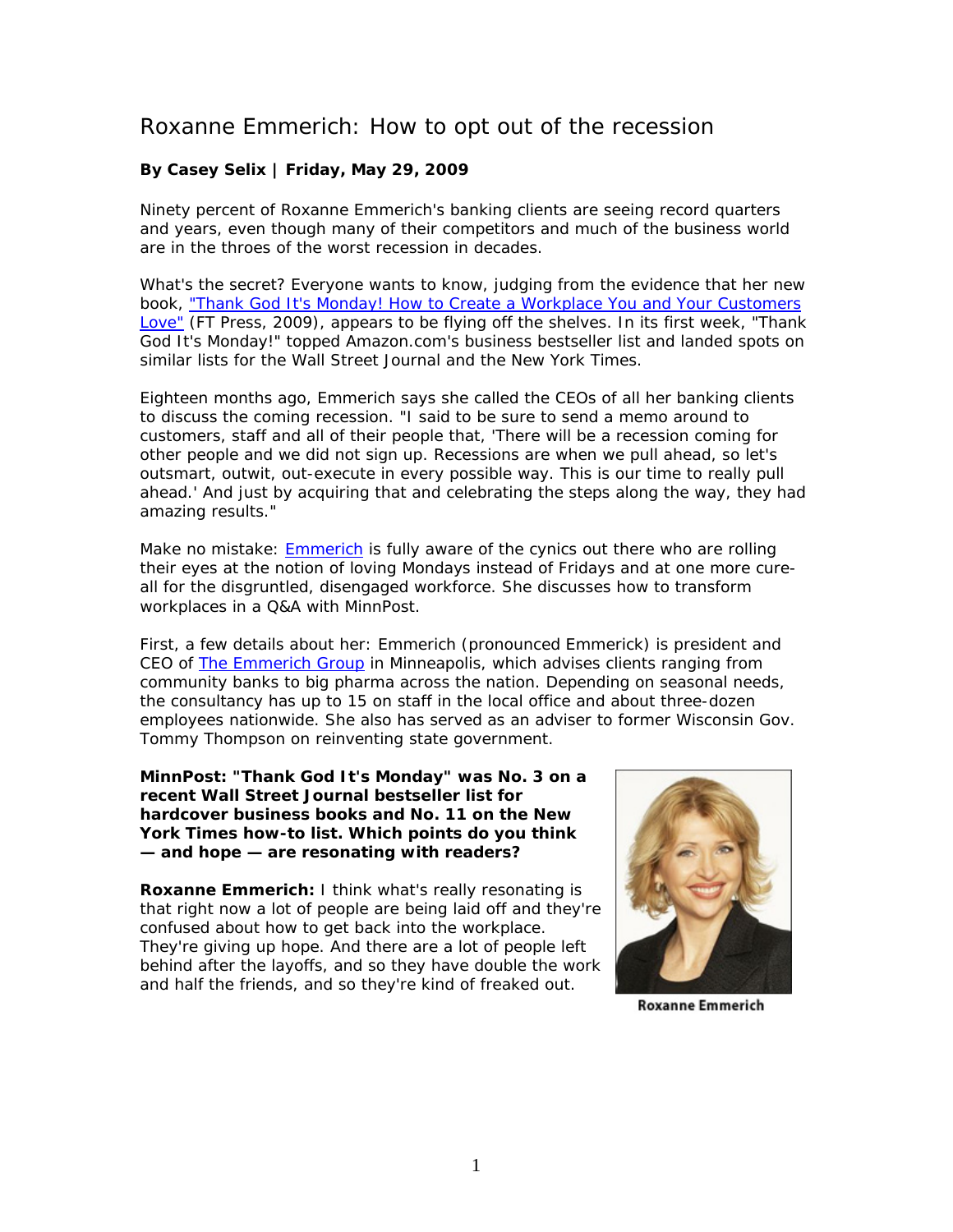If you look at workplace statistics, that 70 percent of employees are disengaged from their jobs, there comes a point when we all want to come back to having that powerful feeling at work. I think the point that is really resonating with people is it can happen and you don't have to give up hope … and that regardless of their position they can make a huge difference.

## **MP: No doubt, employers and workers hunger for strategies to make a profit and stay employed during this recession. What are three steps any company can take to deal with the uncertainty in the workplace and get people focused on growing the business?**

**RE:** For one thing, they need to clean up the messes. When I say clean up the messes, I mean dysfunctional behaviors. People need to put a line in the sand and make those [behaviors] non-negotiable — the excuses, whining and gossip and all those destructive things that are considered to be really normal in the workplace. … They're very cruel and they're very inappropriate and they're very hurtful. ... And they're very hurtful to a company's profit.

I've been doing a program for 20 years called "Kick-Butt Kick-Off," where we work with the managers in the afternoon and then all the employees in the evening. What we're really doing is cleaning up the messes. We're getting them to agree that this is how we're going to treat each other and this is how we're going to treat our employees and this is how we're going to treat our customers — and we all agree, with no exceptions, that if anybody falls out of alignment with the agreement, anyone can [confront them]. … And [we agree] we're not going to allow these behaviors any more. I think one thing to make very, very clear is what are the nonnegotiables.

Another piece to make very, very clear is what are the two to three key things that success looks like for the organization and to align everybody and everything to these two to three things, and have daily, weekly and quarterly celebrations that are about those particular things.

As people get in alignment, they begin to feel how to win. The key is that people want to wait until the end of the year to celebrate something — that's just really quite insane. When you're making progress along the way, you should be celebrating along the way. Because that's how the neuro-pathways of the brain reconnect with [positive messages]: "I'm confident I can do things; I'm powerful. If I can do that, what can I do next week?" Part of what we've forgotten how to do in the workplace is to be about the celebration of successes.

Everybody thinks they need to be morose because these are tough times. … But we have a whole division that specializes in banks, and right now 90 percent of our banks are having record quarters and record years. I called them all a year and a half ago to talk to the CEOs, and I said to be sure to send a memo around to customers, staff and all of their people that (said), "There will be a recession coming for other people and *we did not sign up*. Recessions are when we pull ahead, so let's outsmart, outwit, out-execute in every possible way. This is our time to really pull ahead." And just by acquiring that and celebrating the steps along the way, they had amazing results.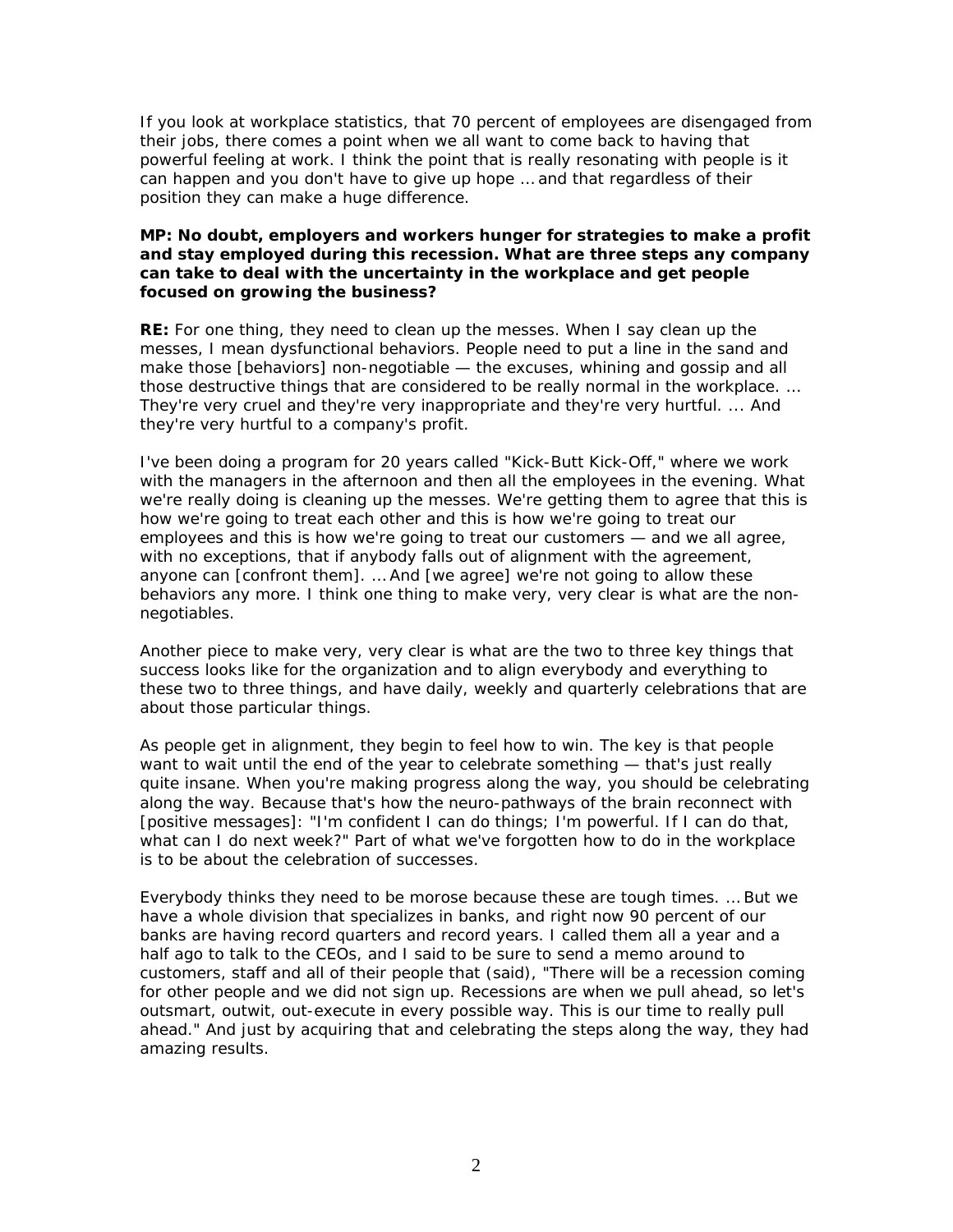The third thing is, and this is the part that seems so obvious but it's *so not* practiced in business: You keep hearing about customer satisfaction. Well, nobody cares about customer satisfaction. The only thing that matters is customer *success*. People get engaged when they're about helping the customers become successful as opposed to just satisfying a customer. When they know that their work matters and they know that they're going above and beyond at every step of the game, that intrinsic reward is so far beyond the money and the benefits and all those kinds of things that managers *think* matter the most.

People want to be a part of something grand. We've lost those opportunities in business today because leaders have forgotten how to lead people to greatness by just making it clear that, hey, if we really make a difference in the world, we will be an abundant world.

## **MP: How would you get managers and employees at AIG — and other companies under intense scrutiny because of risky financial behavior — to buy into the "Thank God It's Monday" philosophy?**

**RE:** It [the notion of TGIM] might seem frivolous, but this is a bottom-line issue. Most businesses have taken themselves way too seriously, and that's how they got into the trouble they've gotten into. … As I've gotten out and about [over 20 years of consulting and giving 150 speeches a year], one of the things I've noticed is that the further they (businesses) go away from fourth-grade language, and the further they go away from celebration, the less likely they are to grow a profit.

I would go back to this: OK, forgive yourselves for everything of the past; you can't do a thing about this. Say you're sorry and then cut it dry and move on from this point on. But now let's get about making some difference in the world; let's get about really getting people engaged, making a difference for customers. … Companies like that (AIG, etc.) need it more than anyone. I've worked with several banks over the years that were in the claws of the FDIC. One of them, now 4 1/2 years later, was just listed as one of the top-100 safest banks in the country. They are always in the top 5 to10 percent in terms of growth and profitability.

When we started working with them, one of the things that the CEO had said to me was, "Well, we're in a state with one of the highest poverty rates in the country and that's just how it is." I stuck my fingers in my ears and I said, "I'm not listening, I'm not listening, I'm not listening. I am not buying into external circumstances being the reason for your results. If you get about helping people *get out of* poverty, this bank will thrive." So it's the same message, and this is the stuff that we're not teaching in the business schools.

## **MP: How do you get that message across then — just say no excuses allowed?**

**RE:** You get it across through leadership. And leadership is not just a management position. I've seen receptionists be the person who turns the organization around. It's somebody who takes a stand and says, "Come on, guys, let's get going here. … Our shoes are shined and we are ready to go and we said we were going to create some miracles and here we are shooting wildly for mediocrity. I say we go for suchand-such." Truly, there's a receptionist here in Minnesota that I worked with years and years ago and she literally turned the whole company around.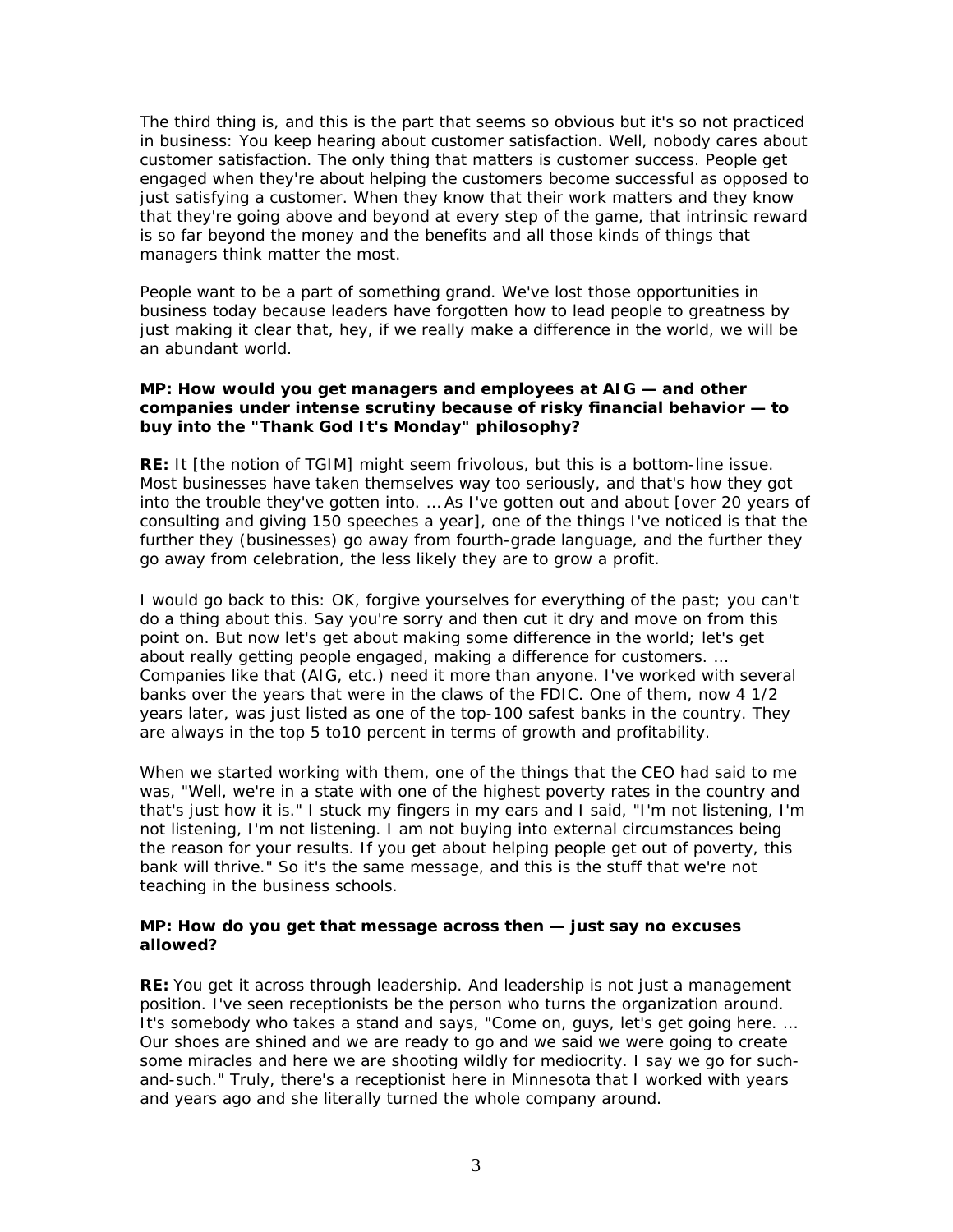#### **MP: How did she do that?**

**RE:** We call it the drip-drip-drip method. Drip-drip-drip means you go into your boss and you say, "Hey, Tom, I really want to improve the customer service that we have here. I'd like to be in charge of doing some customer-service training and create some standards around our moments of truth and make sure we celebrate those moments of truth. Would that be OK?" If he says, "Well, no, I don't think it would be OK," the person comes back the next day and says, "Hey, Tom, I've been thinking about this and I really want to do this."



What you do is just the same thing that teenagers do: You appear to be unable to hear, and you just keep driving it home until finally they go, "OK then; OK then." Oftentimes, leaders are just so overwhelmed they can't imagine taking something else on and they can't imagine somebody else can do it. … Sometimes I'll have people come up to me at boot camp and say, "Aww, we really want to do this but our boss, he's really bad." And I say, "You know what, your boss is human. He's got all those elements [good and bad] so why are you beating him up for the bad? Of course he's going to have the bad, he's breathing; so go help him figure out to be more good. That's how you become more good, and stop beating him up for not being perfect."

## **MP: Over the years, we've seen employers try any number of programs and strategies to boost productivity and improve attitudes — from Six Sigma to slogans like "work smarter, not harder." How do you respond to those who might roll their eyes at the idea of loving Mondays?**

**RE:** Well, I can walk into almost every organization and I will get the people at the back table with their arms crossed and their eyes rolled. And I'm always thinking, "Bring it on," because I know that's coming. Most of the [improvement] initiatives we've had over the years, they're all good things … but the part that people have been missing all along is that culture is the leading predictor to future profitability and growth. But nobody wants to look at culture, or they think we'll just do a "culture assessment."

Well, a culture assessment doesn't *change* a culture. A significant emotional event changes a culture. Getting people to make agreements changes the culture. Celebrating the results along the way, that changes the culture. The danger of so many of these rollouts and all the quality movements — and, again, much of it is very good — is that without the culture shift stuff, nothing happens. … So when I get people being suspicious, I ask them to use their common sense. Hey, if one out of every three payroll dollars is lost due to disengagement, how can you afford not to?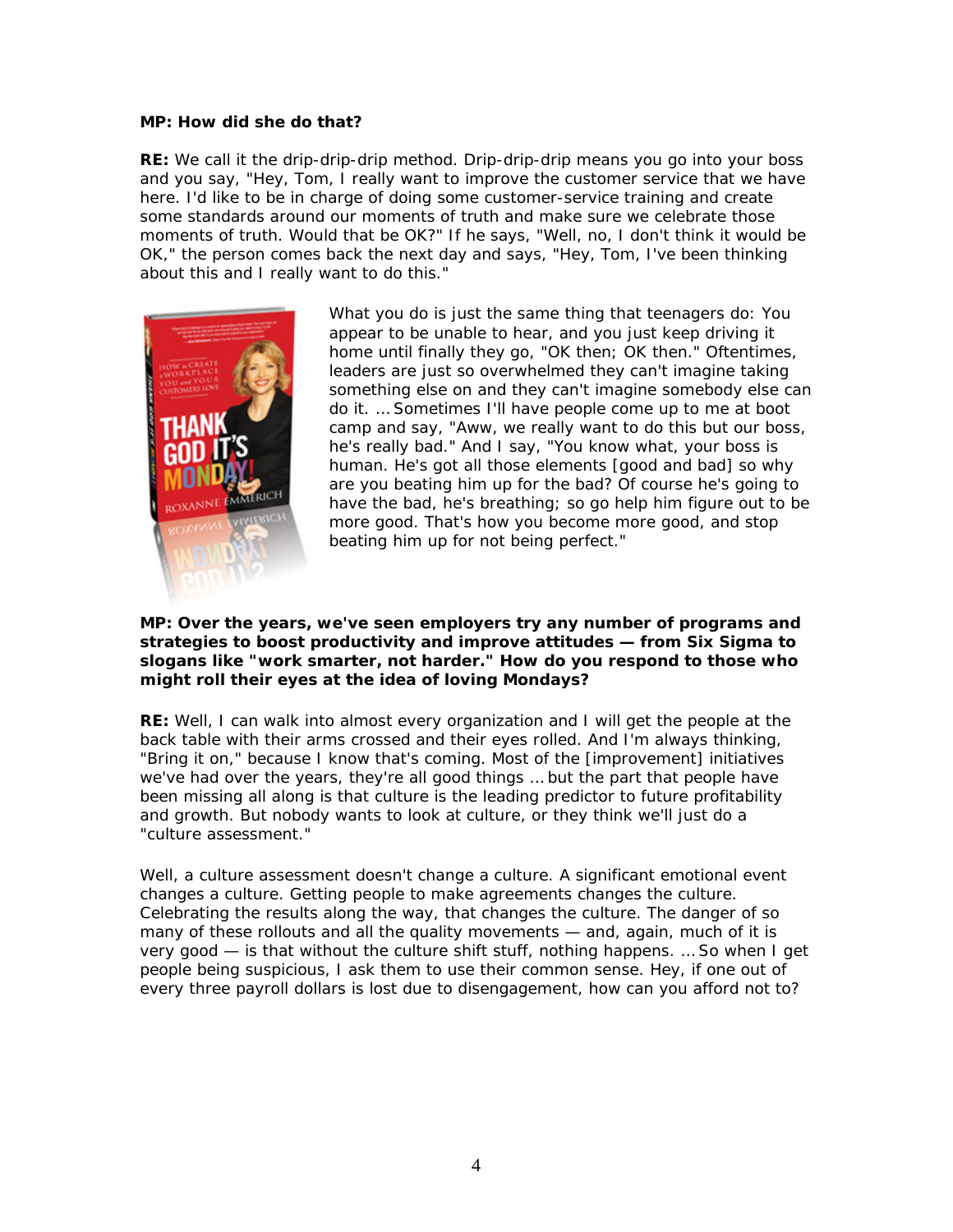**MP: Could you explain more about the need to "bust baditudes" and to "vanquish energy vampires," those who sap the strength of their colleagues with whining and dysfunctional behavior? There are plenty of documented cases of whiny whistleblowers who were ignored when it turned out they were right all along and might have saved their organizations from disaster. Is there any risk of "group-think" overtaking a workplace — where people won't feel free to point out the downside?**

**RE:** These are great questions. Not only do I encourage people in pointing out the downside but I require it of people. That said, there are very healthy ways to do that and very unhealthy ways to do that…and people don't seem to know those distinctions. So a healthy way to deal with that is to use language that advances the situation.

So if I call you up and I say, "Casey, I'm really mad at my boss and I can't believe what he did. He's a jerk, he's a loser; can you believe what he did?" — that's not advancing the situation. If I call you up and I say, "Casey, I'm having a problem with my boss. He's not agreeing with me on such and such. Here are his points, here are my points. What do you think about that and how can I go to him and feel better understood on my points because I'm not feeling understood."

And then I go to the boss and say, "Hey, I'm not feeling understood. I'd like to mention a few more points and to make sure that I'm understanding you and to make sure that you're understanding me." That would be a productive way. The problem is that most people, when things don't go the way they want to go, they just get snippy and mean and gossipy and whiny — and those are such destructive behaviors. When you're whining, you're not really doing any good for anybody. [What we teach] about is how do you use "advancing" language; it's really how to grow up. I think what we do is we teach people how to grow up.

## **MP: Give me some more examples of how you turn unhealthy behaviors around.**

**RE:** One of the things we do is teach them how to affirm each other and how to celebrate the successes and have rituals of celebration because when you're focusing on positive things, you're not caught up in the negative things. It's really a matter of where are you focusing your attention. I love Dr. Daniel Amen's book ["Change Your](http://www.amenclinics.com/pbs/)  [Brain, Change Your Life."](http://www.amenclinics.com/pbs/) What it's basically doing is forcing you to rewire your brain to think about gratitude — things that are good. I'm a firm believer in that. I'm not being Pollyanna-ish. You have to be realistic and I'm very realistic, but I'm also very aware that people are very prone to focus on the negative, wrap their arms around it and set down stakes and hide behind it.

One of the more powerful things we're teaching employers is to get their employees to "call it tight." Calling it tight basically means if someone is whining, you can immediately say, "Hey, Casey, that sounds like a whine now. What do you want to say to advance the situation?" So, you stop it right where it's at and move it through.